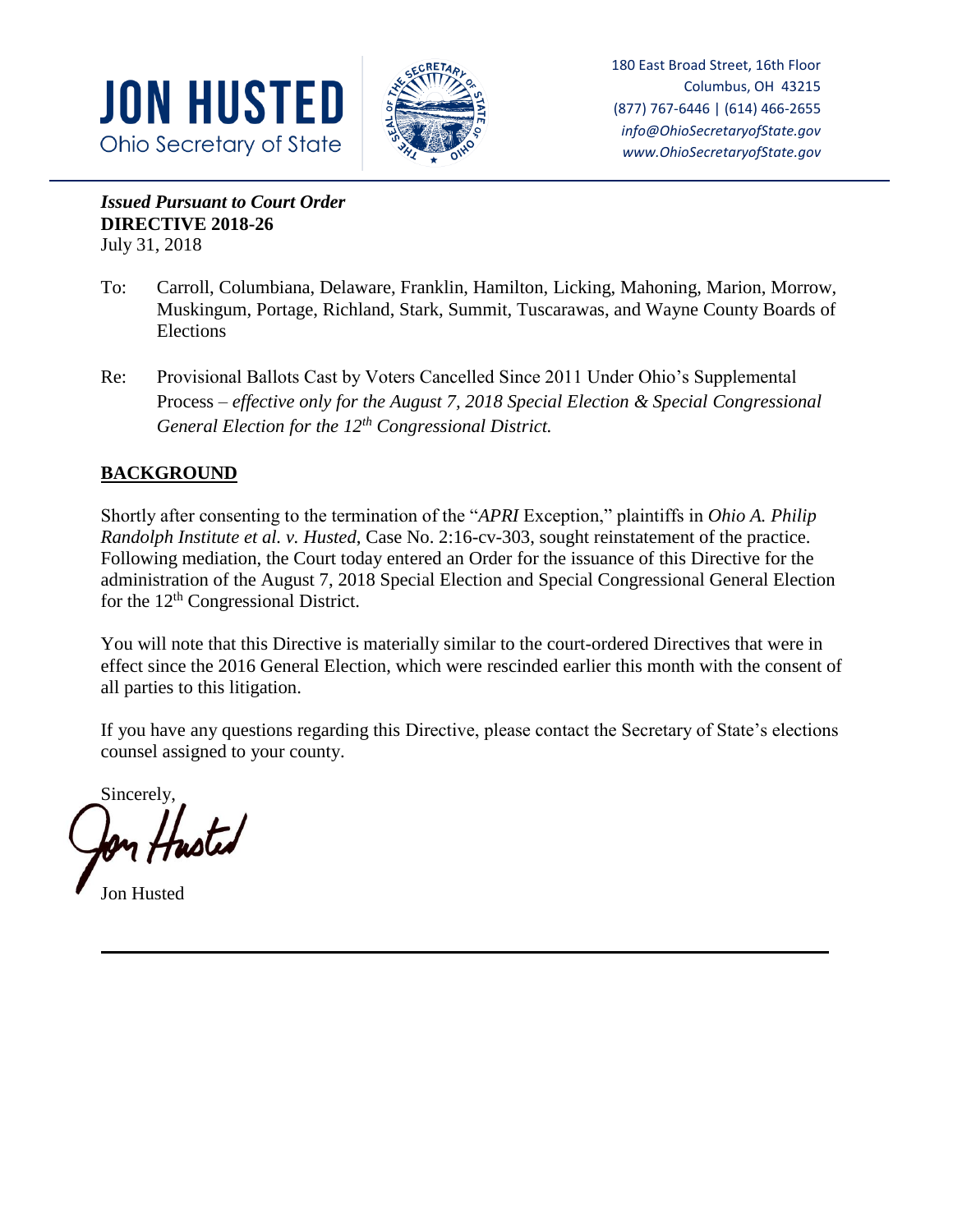# **PURPOSE**

For purpose of the August 7, 2018 Special Election and Special Congressional General Election only, a provisional ballot cast during the in-person absentee voting period or on Election day by a voter who is not registered to vote in the State of Ohio may be counted if all of the following apply (the "*APRI* Exception"):

- **1.** The individual's voter registration was cancelled in 2011, 2013, or 2015 (confirmation card mailed in 2007, 2009, or 2011) pursuant to the Supplemental Process;
- **2.** The voter's provisional ballot affirmation reflects an address within that precinct and the voter was previously registered to vote within that same county prior to cancellation;
- **3.** The board of elections does not have information that the voter was deceased, incarcerated on a felony conviction, or adjudicated as incompetent under Ohio law by a county probate court after the individual's registration record was cancelled; and,
- **4.** The voter's provisional ballot affirmation form and the ballot otherwise comply with all applicable laws and directives.

# **INSTRUCTIONS**

Boards must apply the *APRI* Exception to the provisional ballot eligibility determination of any provisional voter who is not registered to vote in the State of Ohio at least 30 days before the election. If the board determines, as evidenced by the voter having a "cancelled" status in the Statewide Voter Registration Database (SWVRD), that the voter previously was registered to vote in the State of Ohio, it must count the provisional ballot using the following steps in conjunction with the mandatory process for determining eligibility of provisional ballots in Chapter 6, Provisional Voting, of the Ohio Election Official Manual:

**a.** Identify the most recent address of registration in the Statewide Voter File for the voter (because merged records can result in multiple records for a single voter, it is necessary to identify the most recent address of registration on file prior to cancellation). Proceed to "step b" below.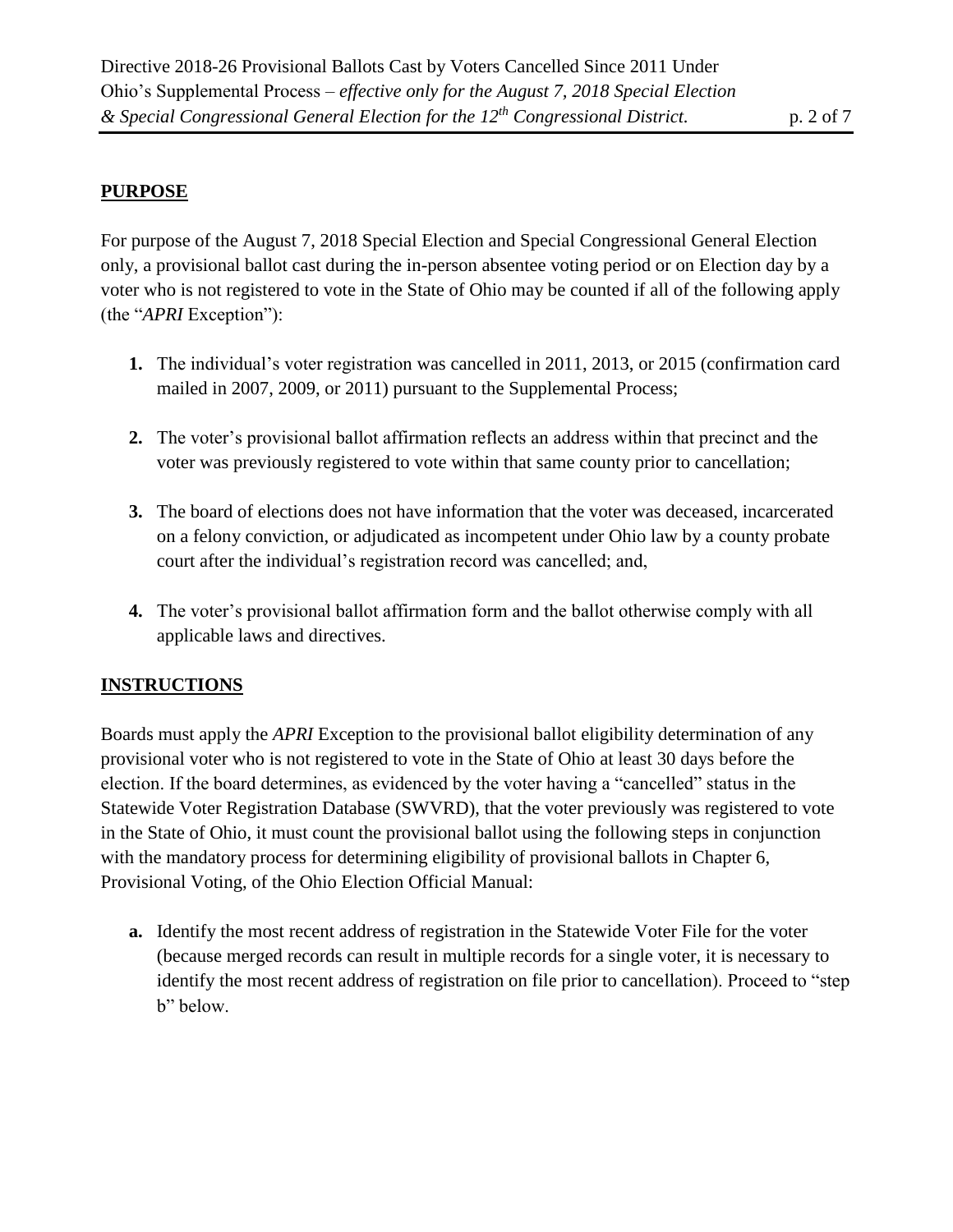- **b.** If the most recent address of registration in the Statewide Voter File for the voter is in a different county than the address provided by the voter on the provisional affirmation, the board must reject the provisional ballot. If the most recent address of registration in the Statewide Voter File for the voter is the same as the address provided by the voter on the provisional affirmation or is in the same county, proceed to "step c" below.
- **c.** Identify the "reason" code in the SWVRD. If the reason code is "Cancelled Deceased," "Cancelled – Incompetent," or "Cancelled – Incarcerated" the board must reject the provisional ballot. (A "merged" record is not a "cancelled" record.) If the reason code is something other than death, adjudication of incompetency by a probate judge, or incarceration on a felony conviction, proceed to "step d" below.
- **d.** Identify the date of cancellation in the SWVRD. If the date of cancellation is prior to 2011, the board must reject the provisional ballot. If the date of cancellation in the SWVRD is after January 1, 2011, proceed to "step e" below.
- **e.** Determine if the voter was cancelled under the "Supplemental Process" of the state's general voter records maintenance program.

**If the board's records do not differentiate between a cancellation under the "NCOA Process" and a cancellation under the "Supplemental Process," the board must contact the Secretary of State's elections counsel assigned to its county.** The Secretary of State's elections counsel will compare the information from the voter's provisional ballot affirmation to the NCOA list from the year in which the voter was sent a confirmation notice (four years prior to the year of cancellation).

The Secretary's Office shall possess the NCOA lists from 2007, 2009, and 2011. A county seeking to determine whether an individual is on the NCOA list in accordance with subsection (b) above shall contact the Secretary's Office, which shall provide the county with a prompt response.

The provisional ballot of a voter whose registration was cancelled under the "NCOA Process" cannot be counted under the *APRI* Exception. If the voter's registration was cancelled under the "NCOA Process," the board must reject the provisional ballot.

The provisional ballot of a voter whose registration was cancelled under the "Supplemental Process" must be counted under the *APRI* Exception if the provisional ballot affirmation and the provisional ballot otherwise comply with all applicable laws, as directed in the mandatory process for determining eligibility of provisional ballots in Chapter 6, Provisional Voting, of the Ohio Election Official Manual.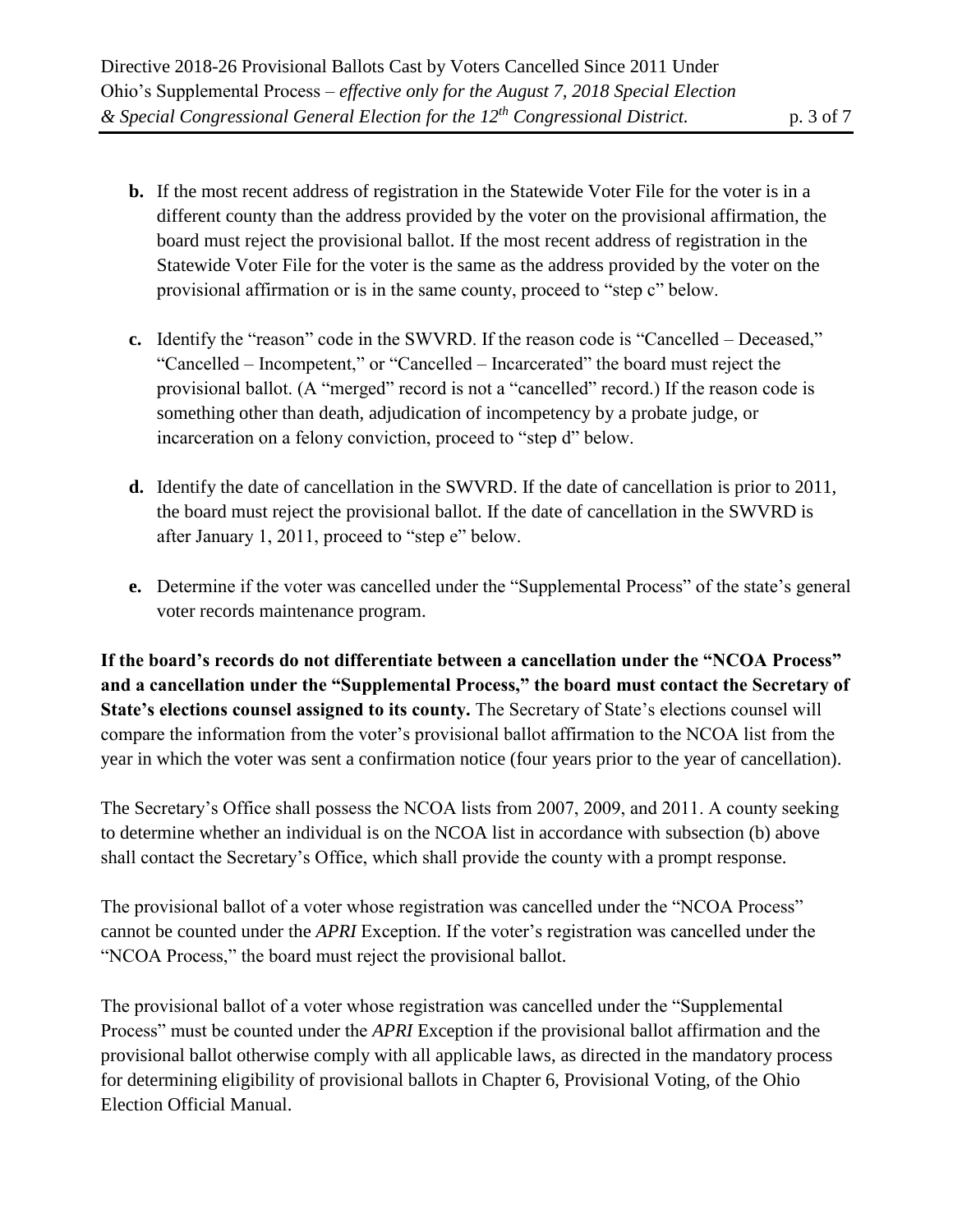### **DELIVERY IN CERTAIN CIRCUMSTANCES OF A PROVISIONAL BALLOT TO AN INDIVIDUAL WITH A PERSONAL ILLNESS, PHYSICAL DISABILITY OR INFIRMITY**

Boards of elections are required to have two board staff members—one Democrat, one Republican—deliver a provisional ballot to an individual who meets all of the following conditions:

- The individual attests to the board that he or she has a personal illness, physical disability, or  $\text{infinity}^1$ ;
- The individual attests to the board that he or she is unable to cast a ballot in-person during absentee voting or on Election Day;
- The individual completes Form  $11-I-2$ ;
- The individual's voter registration was cancelled in 2011, 2013, or 2015 under the "Supplemental Process";
- The individual's most recent address of registration in the Statewide Voter File is in the same county as the individual's current address of registration as listed in the attestation;
- The individual is requesting the delivery of the provisional ballot to an address in the same county as both the individual's recent address of registration in the Statewide Voter File and the individual's current address of registration as listed in the attestation; and
- The individual is submitting the request to the board no later than noon on the Saturday prior to Election Day.

Boards are required to provide [Form 11-I-2](https://www.sos.state.oh.us/globalassets/elections/forms/11-i-2.pdf) to each individual contacting the board stating that he or she satisfies the conditions above.

If the individual completes [Form 11-I-2,](https://www.sos.state.oh.us/globalassets/elections/forms/11-i-2.pdf) submits it to the board, and satisfies all of the conditions above, the board shall send two staff members—one Democrat, one Republican—to deliver a provisional ballot to the individual.

 $\overline{a}$ 

<sup>1</sup> *See,* Ohio Rev. Code § 3503.16(G).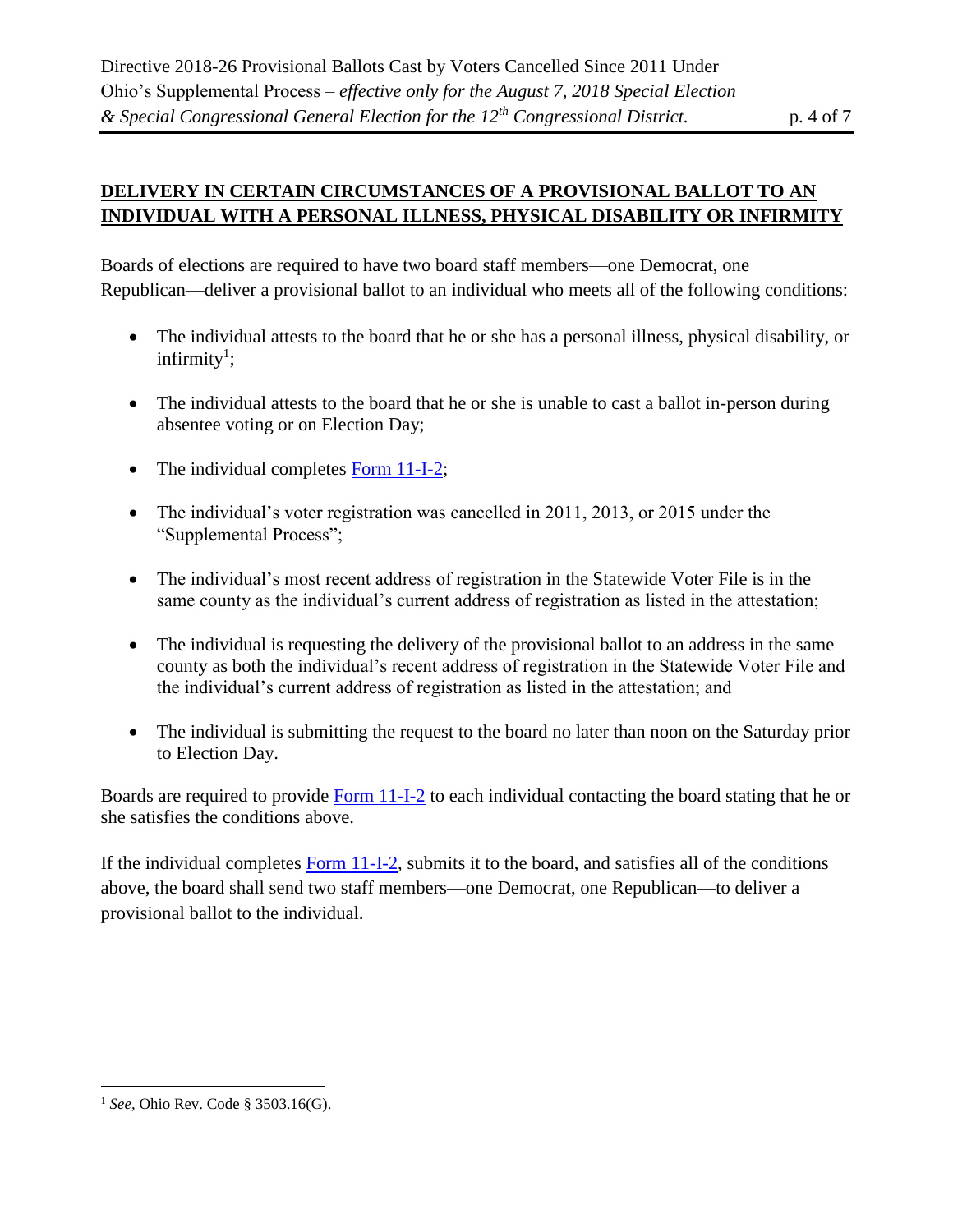#### **ISSUANCE OF ABSENTEE BALLOTS TO UOCAVA VOTERS WHO WERE CANCELLED UNDER THE SUPPLEMENTAL PROCESS IN 2015, 2013, OR 2011**

If a Federal Postcard Application or a Federal Write-In Absentee Ballot is received pursuant to state law, and the board of elections determines that the applicant's voter registration was cancelled in 2015, 2013, or 2011 under Ohio's supplemental list maintenance program, the applicant shall be considered to have submitted the application by the deadline established in 52 U.S.C. § 20302(a)(2), so long as the other requirements of this Directive, issued pursuant to court order, are met.

The board shall make a reasonable effort to locate any Federal Postcard Applications or a Federal Write-In Absentee Ballots that were received prior to the date of this Directive, and this Directive shall apply to any such Applications or Absentee Ballots as are located.

### **ADDITIONAL INSTRUCTIONS**

 $\overline{a}$ 

- The board must provide ballots and envelopes in the quantity of at least 15 percent more than the number of provisional ballots cast in that precinct at the 2008 or 2012 Presidential General Election, whichever is higher.<sup>2</sup> Additionally, each board must provide to each precinct and/or polling location a stock of provisional ballot affirmation envelopes (containing Secretary of State [Form 12-B\)](https://www.sos.state.oh.us/globalassets/elections/forms/12-b_english.pdf) that is greater than the number of provisional ballots being provided for this election. Be mindful of the proper allocation of ballot and envelope quantities across precinct splits. Additionally, any multi-precinct polling location must have a sufficient supply of Secretary of State [Form 12-D.](https://www.sos.state.oh.us/globalassets/elections/forms/12-d.pdf)
- Boards of elections will be required to provide the total count of provisional ballots counted using the *APRI* Exception separate from all other counted provisional ballots when the board submits its supplemental report at the conclusion of the official canvass following Election Day.

 $2\degree$  This is a minimum requirement for preparedness, not a prediction for the number of provisional ballots expected to be cast this election or as a result of the *APRI* Exception.